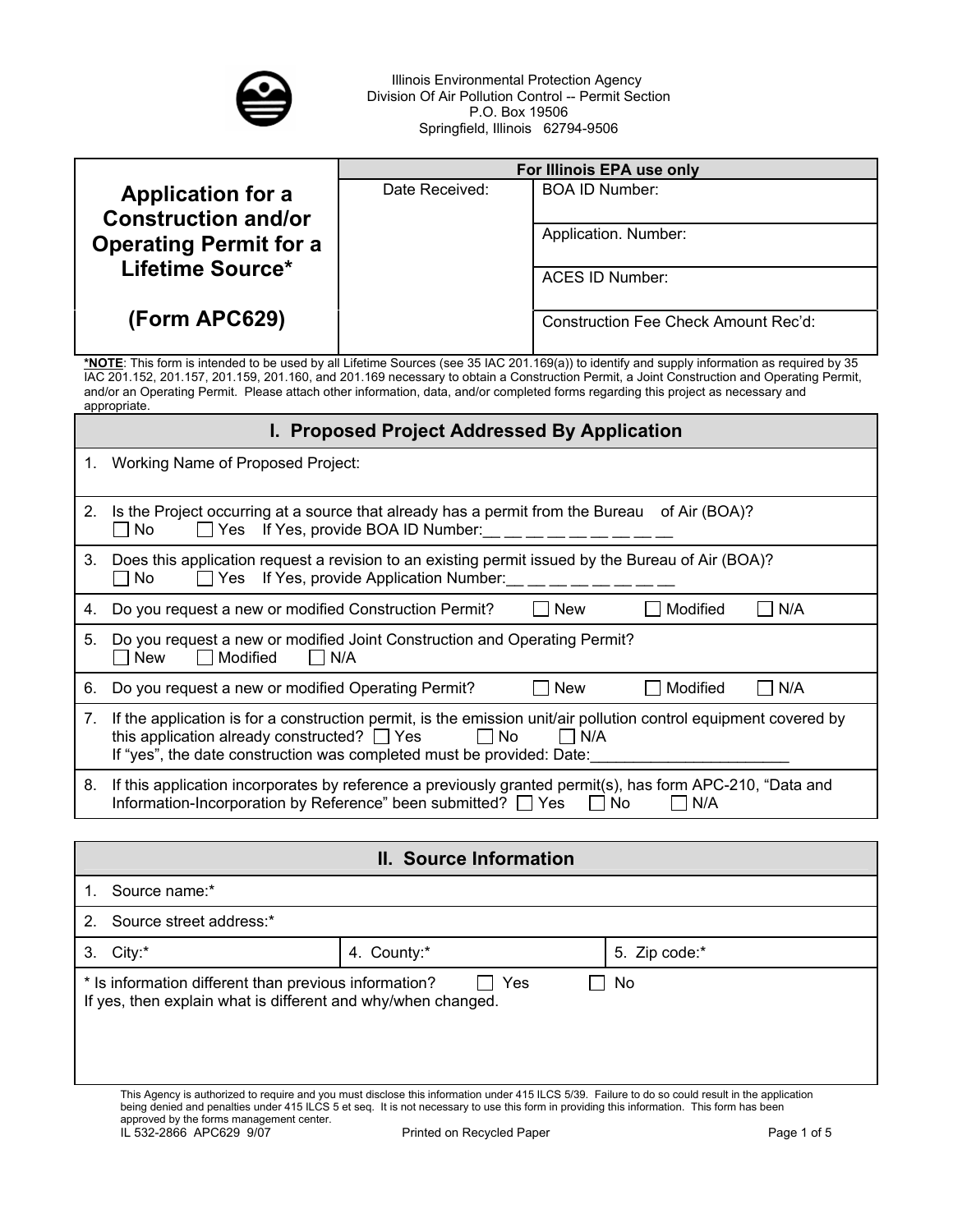| II. Source Information (continued) |                                                                                                                 |  |  |  |  |
|------------------------------------|-----------------------------------------------------------------------------------------------------------------|--|--|--|--|
|                                    | ONLY COMPLETE THE FOLLOWING FOR A SOURCE WITHOUT AN EXISTING ID NUMBER OR IF<br><b>INFORMATION HAS CHANGED.</b> |  |  |  |  |
| 6.                                 | Yes<br>Is the source located within city limits?<br>No<br>If No, provide Township name:                         |  |  |  |  |
| 7.                                 | Description of source and product(s) produced:                                                                  |  |  |  |  |
| 8.                                 | SIC: or NAICS:<br>Primary Classification Code of source:                                                        |  |  |  |  |
| 9.                                 | Latitude (DD:MM:SS.SSSS):                                                                                       |  |  |  |  |
|                                    | 10. Longitude (DD:MM:SS.SSSS):                                                                                  |  |  |  |  |
|                                    | III. Applicant Information                                                                                      |  |  |  |  |

| III. Applicant information                               |                                                                                         |  |
|----------------------------------------------------------|-----------------------------------------------------------------------------------------|--|
| Who is the applicant?<br>$\Box$ Owner<br>$\Box$ Operator | 2. All correspondence to: (check only one)<br>$\Box$ Operator<br>$\Box$ Source<br>Owner |  |
| 3. Applicant's FEIN:                                     | 4. Attention name and/or title for written correspondence:                              |  |

|                | IV. Owner Information*                                                                                        |           |              |
|----------------|---------------------------------------------------------------------------------------------------------------|-----------|--------------|
|                | Name:                                                                                                         |           |              |
| 2 <sub>1</sub> | Address:                                                                                                      |           |              |
| 3.             | City:                                                                                                         | 4. State: | 5. Zip code: |
|                | If this information different than previous information then include a Request for Ownership Change * If this |           |              |

If this information different than previous information, then include a Request for Ownership Change.

# **V. Operator Information (If Different from Owner)\***

|                                                                                                        | $\mathbf{v}$ . Operator mnormation in Binorent from Owner, |           |              |  |
|--------------------------------------------------------------------------------------------------------|------------------------------------------------------------|-----------|--------------|--|
|                                                                                                        | Name:                                                      |           |              |  |
|                                                                                                        | Address:                                                   |           |              |  |
|                                                                                                        | 3. Citv:                                                   | 4. State: | 5. Zip code: |  |
| * If this information different than previous information, then include a Request for Operator Change. |                                                            |           |              |  |

|    | <b>VI. Technical Contacts for Application</b>         |                                    |  |  |
|----|-------------------------------------------------------|------------------------------------|--|--|
| 1. | Preferred technical contact: (check only one)         | Applicant's contact<br>Consultant  |  |  |
| 2. | Applicant's technical contact person for application: |                                    |  |  |
| 3. | Contact person's telephone number:                    | 4. Contact person's email address: |  |  |
|    |                                                       |                                    |  |  |
| 5. | Applicant's consultant for application: $\Box$<br>N/A |                                    |  |  |
| 6. | Consultant's telephone number: N/A                    | 7. Consultant's email address: N/A |  |  |
|    |                                                       |                                    |  |  |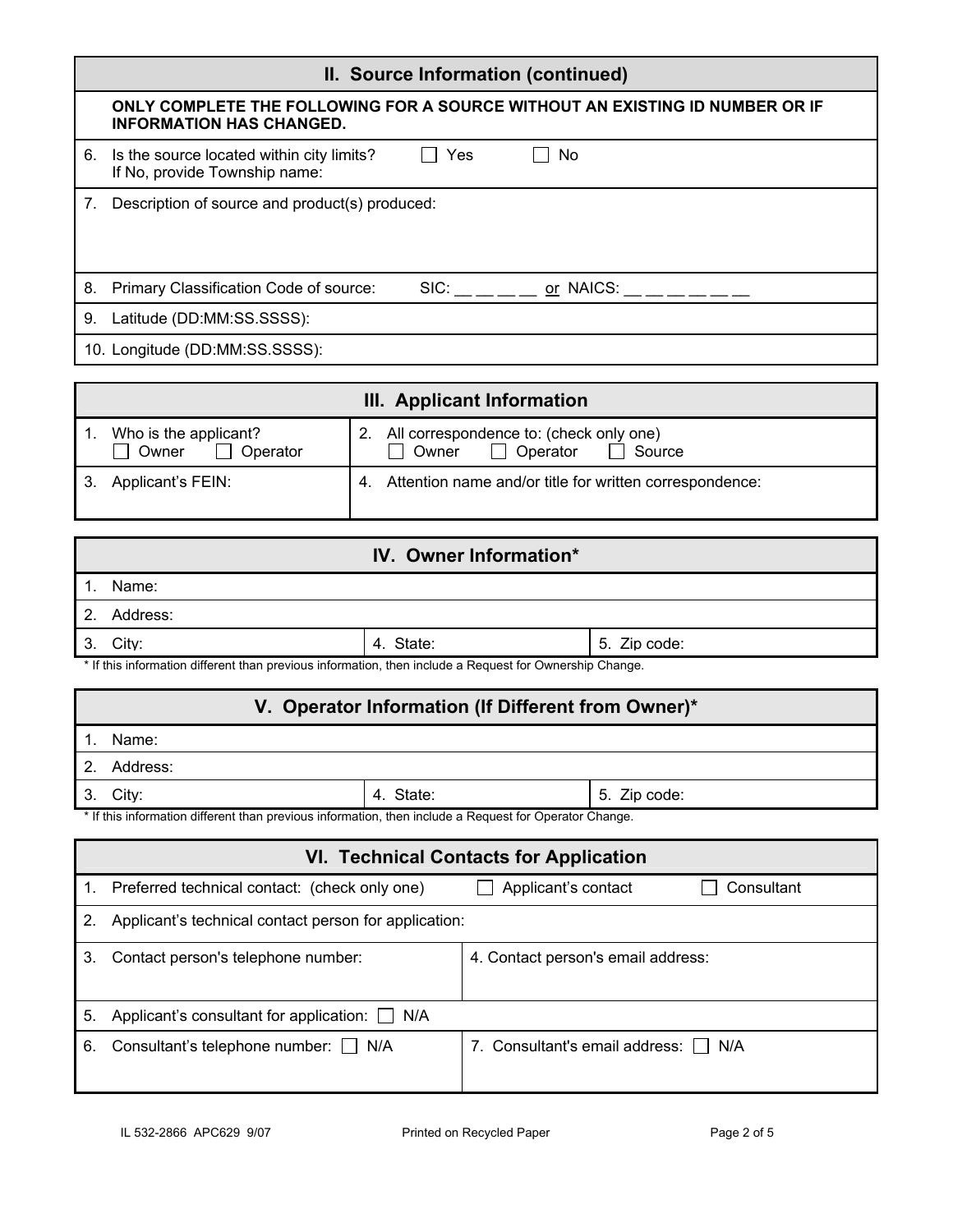| VII. Other Addresses/Contacts for the Permit Applicant                                                      |                                          |  |           |
|-------------------------------------------------------------------------------------------------------------|------------------------------------------|--|-----------|
| ONLY COMPLETE FOLLOWING FOR A SOURCE WITHOUT AN EXISTING ID NUMBER OR IF<br><b>INFORMATION HAS CHANGED.</b> |                                          |  |           |
| Address for billing Site Fees for the source: $\Box$<br>Source<br>Other (provide below):<br>1.              |                                          |  |           |
| Address:                                                                                                    |                                          |  |           |
| City:                                                                                                       | State:                                   |  | Zip Code: |
| 2.<br>Contact person for Site Fees:                                                                         | Contact person's telephone number:<br>B. |  |           |
| Address for Annual Emission Report for the source:<br>Other (provide below):<br>Source<br>4.                |                                          |  |           |
| Address:                                                                                                    |                                          |  |           |
| State:<br>Zip Code:<br>City:                                                                                |                                          |  |           |
| 5.<br>Contact person for Annual Emission Report:<br>6. Contact person's telephone number:                   |                                          |  |           |

|    | VIII. Summary/Review Of Contents of the Application                                                                                                                                                                                                                                                                                                                                                                              |                                                                                                                           |  |  |  |
|----|----------------------------------------------------------------------------------------------------------------------------------------------------------------------------------------------------------------------------------------------------------------------------------------------------------------------------------------------------------------------------------------------------------------------------------|---------------------------------------------------------------------------------------------------------------------------|--|--|--|
|    | NOTE: ANSWERING "NO" TO THESE ITEMS MAY RESULT IN THE APPLICATION BEING DEEMED INCOMPLETE<br>(SEE 35 IAC 201.158)                                                                                                                                                                                                                                                                                                                |                                                                                                                           |  |  |  |
| 1. | Does the application include a detailed narrative description of the proposed<br>project, and if for an existing source, does the application describe how the<br>new/modified emission units/equipment in the project relate to the existing<br>emission units/equipment at the existing source?                                                                                                                                | No<br>Yes                                                                                                                 |  |  |  |
| 2. | Does the application contain a list and detailed description of all the emission<br>units and air pollution control equipment that are part of the project, and if the<br>application includes a request for a revised operating permit, a list and description<br>of all the emission units/equipment that the revised operating permit will need to<br>address?                                                                | No<br>Yes                                                                                                                 |  |  |  |
| 3. | Does the application include a process flow diagram(s) for the project showing<br>new/modified emission units/equipment, and if for an existing source, how it<br>relates to existing emission units/equipment at the existing source?                                                                                                                                                                                           | No<br>Yes                                                                                                                 |  |  |  |
| 4. | If the project is at a source that has not previously received a permit from the<br>BOA, does the application include a source description, plot plan and site map?                                                                                                                                                                                                                                                              | N/A<br>Yes<br>No                                                                                                          |  |  |  |
| 5. | Does the application identify and address all applicable or potentially applicable<br>performance and emissions standards, including:<br>a. State emission standards (35 IAC Chapter I, Subtitle B);<br>b. Federal New Source Performance Standards (40 CFR Part 60);<br>c. Federal standards for Hazardous Air Pollutants (HAPs) (40 CFR Parts 61 and<br>$63)$ ?                                                                | N/A<br>No<br>Yes<br>N/A<br>No<br>Yes<br>N/A<br>No<br>Yes                                                                  |  |  |  |
| 6. | Does the application include a listing and summary of the requested permitted<br>annual emissions (tons/year) of the proposed project for the new and/or modified<br>emission units for the pollutants to be emitted (CO, NOx, PM/PM10, SO2, VOM,<br>and/or individual and combined HAPs), and if for an existing permitted source,<br>how the new emissions correlate to the total proposed emissions for the entire<br>source? | $N/A^*$<br>Yes<br>N٥<br>* Project does not involve an<br>increase in emissions from<br>new or modified emission<br>units. |  |  |  |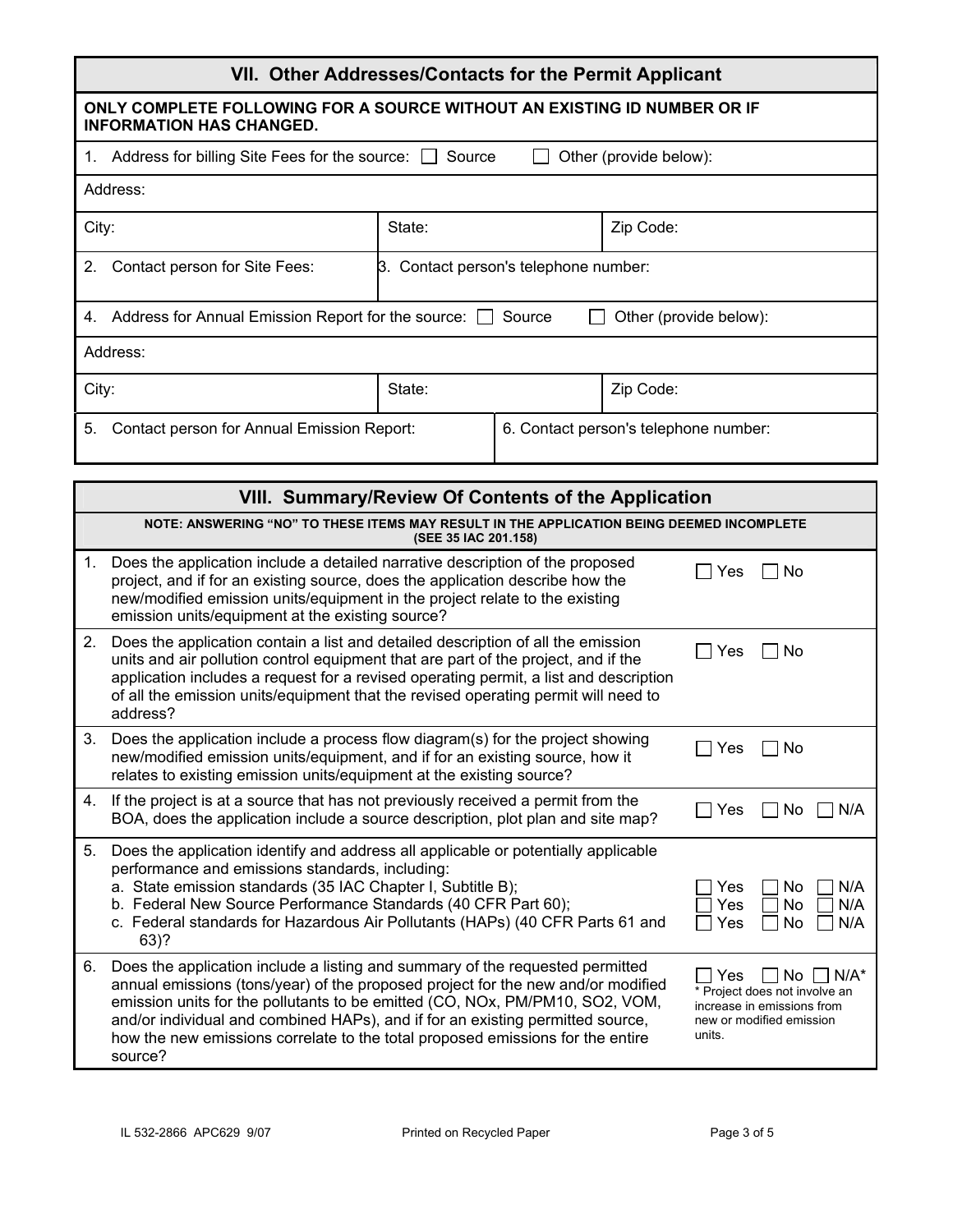|    | VIII. Summary/Review Of Contents of the Application (continued)                                                                                                                                                                                                                                                                                                                                                                                                                                                                                                                                                                                                                                                                                                                                                                                                                                                             |                                                                                                                                    |
|----|-----------------------------------------------------------------------------------------------------------------------------------------------------------------------------------------------------------------------------------------------------------------------------------------------------------------------------------------------------------------------------------------------------------------------------------------------------------------------------------------------------------------------------------------------------------------------------------------------------------------------------------------------------------------------------------------------------------------------------------------------------------------------------------------------------------------------------------------------------------------------------------------------------------------------------|------------------------------------------------------------------------------------------------------------------------------------|
| 7. | Does the application include a listing and summary of the requested permitted<br>production, throughput, fuel, or raw material usage limits that correspond to the<br>annual emissions limits of the proposed project in 6 above, and if for an existing<br>permitted source, how they correlate to the proposed usage limits for the entire<br>source?                                                                                                                                                                                                                                                                                                                                                                                                                                                                                                                                                                     | Yes<br>No l<br>$N/A^*$<br>* Project does not involve an<br>increase in emissions from<br>new or modified emission<br>units.        |
| 8. | Does the application include the calculations and methodology (emission factors,<br>test results, etc.) used to develop the emission estimations and the requested<br>permitted annual emission limits in 6 above based on the requested usage limits<br>in 7 above?                                                                                                                                                                                                                                                                                                                                                                                                                                                                                                                                                                                                                                                        | $N/A^*$<br>No.<br>Yes<br>* Project does not involve an<br>increase<br>in emissions from<br>new or modified emission<br>units.      |
| 9. | Does the application identify and list the emission units and activities at the source<br>that are claimed to be exempt from permitting per 35 IAC 201.146 including a<br>reference to the specific exemption in 35 IAC 201.146 along with justification for<br>the claimed exemption(s)?                                                                                                                                                                                                                                                                                                                                                                                                                                                                                                                                                                                                                                   | Yes<br>$No$ $\mid$ $\mid$ $N/A^*$<br>$\blacksquare$<br>* No exemptions claimed.                                                    |
|    | 10. Does the application include the calculations and methodology (emission factors,<br>regulatory-based emission/material throughput limitations, physical<br>emission/material throughput limitations, maximum allowable pollutant content of<br>materials to be processed, etc.) used to calculate the potential to emit (PTE) for<br>the proposed project and for the entire source for the pollutants to be emitted (CO,<br>NOx, PM/PM10, SO2, VOM, and/or individual and combined HAPs) to<br>demonstrate that the source is eligible for a lifetime operating permit pursuant to<br>35 IAC 201.169(a)?                                                                                                                                                                                                                                                                                                               | <b>No</b><br>Yes                                                                                                                   |
|    | Potential to emit (PTE), as defined at 35 IAC 211.4970, means the maximum<br>capacity of a stationary source to emit any air pollutant under its physical and<br>operational design. Any physical or operational limitation on the capacity of a<br>source to emit an air pollutant, including air pollution control equipment and<br>restriction on hours of operation or on the type or amount of material combusted,<br>stored, or processed, shall be treated as part of its design if the limitation is<br>federally enforceable.                                                                                                                                                                                                                                                                                                                                                                                      |                                                                                                                                    |
|    | Please note that emissions from emission units/activities claimed as exempt per<br>35 IAC 201.146 in 9 above need to be included in the PTE emission calculations<br>and totals for the source.                                                                                                                                                                                                                                                                                                                                                                                                                                                                                                                                                                                                                                                                                                                             |                                                                                                                                    |
|    | If it can not be demonstrated that the source is eligible for a lifetime operating<br>permit pursuant to 35 III. Adm. Code 201.169(a), (e.g., PTE calculations result in<br>potential emissions of criteria pollutants and/or HAPs exceeding major source<br>threshold levels (i.e., 100 tons/year for criteria pollutants, 10 tons/year for a single<br>HAP and 25 tons/year for total HAPs)), the Permittee should apply for a Clean Air<br>Act Permit Program (CAAPP) permit. To avoid the CAAPP permitting<br>requirements, if applicable, the Permittee may want to consider applying for a<br>Federally Enforceable State Operating Permit (FESOP). A FESOP is an<br>operating permit that contains federally enforceable limits in the form of permit<br>conditions, which effectively restrict the potential emissions of a source to below<br>major source threshold, thereby excluding the source from the CAAPP. |                                                                                                                                    |
|    | 11. If the application contains information that is considered a TRADE SECRET, has<br>such information been properly marked and claimed and other requirements to<br>perfect such a claim been satisfied in accordance with 35 IAC Part 130?<br>Note: "Claimed information will not be legally protected from disclosure to the public if it is not properly                                                                                                                                                                                                                                                                                                                                                                                                                                                                                                                                                                | $\Box$ No $\Box$ N/A*<br>Yes<br>$\blacksquare$<br>* No information in the<br>application is claimed to be a<br><b>TRADE SECRET</b> |
|    | claimed or does not qualify as trade secret information.                                                                                                                                                                                                                                                                                                                                                                                                                                                                                                                                                                                                                                                                                                                                                                                                                                                                    |                                                                                                                                    |